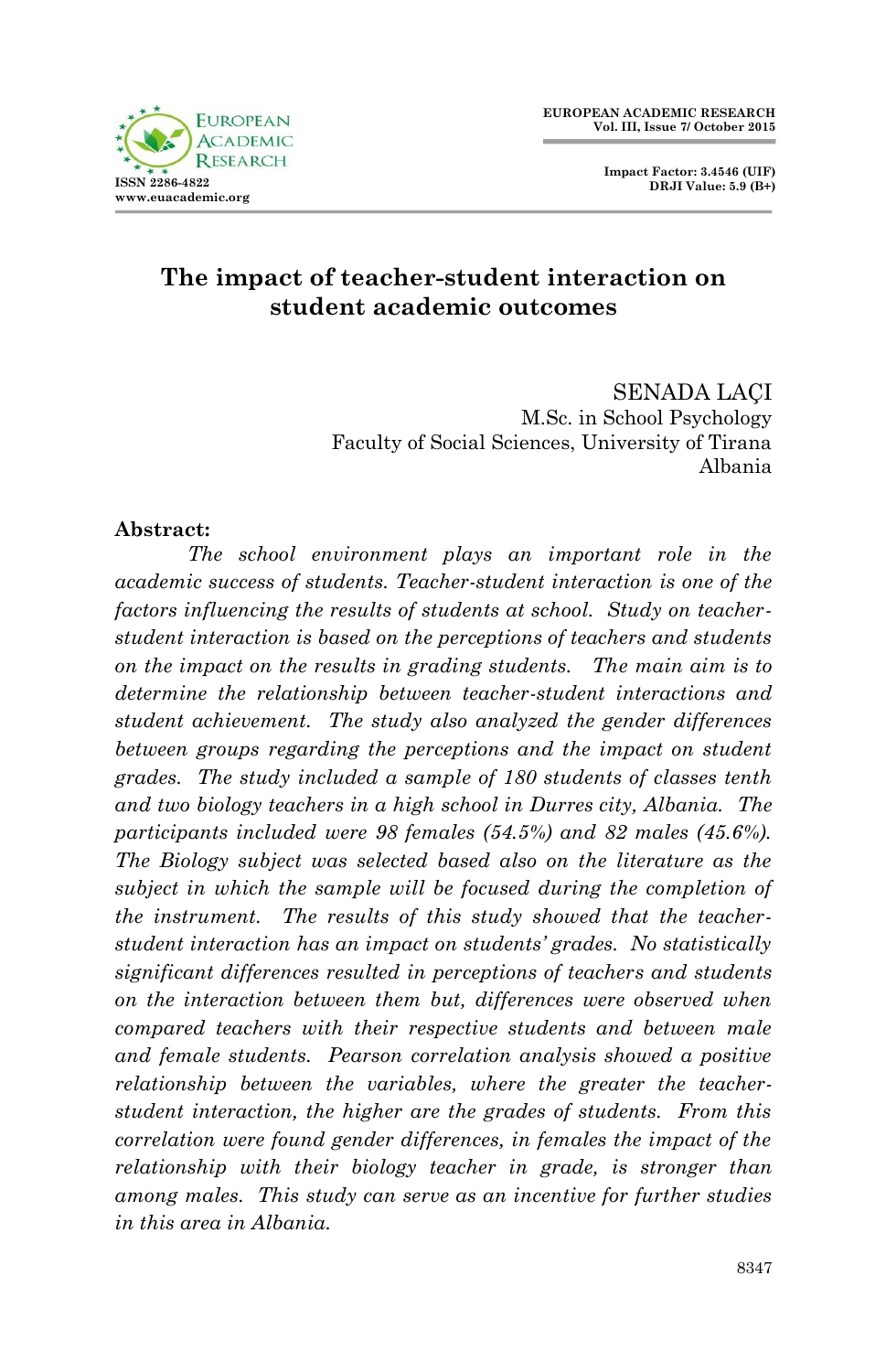**Key words:** teacher–student interaction; gender; academic outcomes; adolescence; feedback.

## **INTRODUCTION:**

Commitment and the achievements in school are important components of competence during adolescence. This is one of the tasks charged to and how a teacher organizes and manages teaching can promote or undermine academic competence, social and development pathways of students.

Teacher-student interactions is one of the factors influencing students' academic outcomes at school. (Nugent, 2009) The way students perceive their interaction with the teacher sometimes results different from what teachers think about themselves. (Potvin et al., 2009) Changes in perceptions exist among students, how they see their relationship with their teachers.<sup>1</sup> Organizing and leading the class is a process of managing the class about aspects such as: planning of teaching, the use of human and material resources, use of space and time, creating the climate control, discipline, conflict resolution to realize the aims of education. (Dibra, 1999) Boys earn a profile more consistent identity and exhibit a downward trend for the possibilities of engagement during adolescence and this uncertainty is reflected in behavioral problems. Only in their late adolescence, boys achieve more opportunities reconsidering the current possible alternatives to engage with. In general, teen girls are more mature in terms of identity formation in the early adolescence, but they reach boys only in their late adolescence. Engagement levels remain stable throughout the period of adolescence for both boys and girls. Adolescents' current commitments increasingly are explored as they grew older, as we found growing in depth exploration between late

1

 $1$  Geary, D. (2015, January 26). Girls lead boys in academic achievement globally. *University of Missouri- USA* .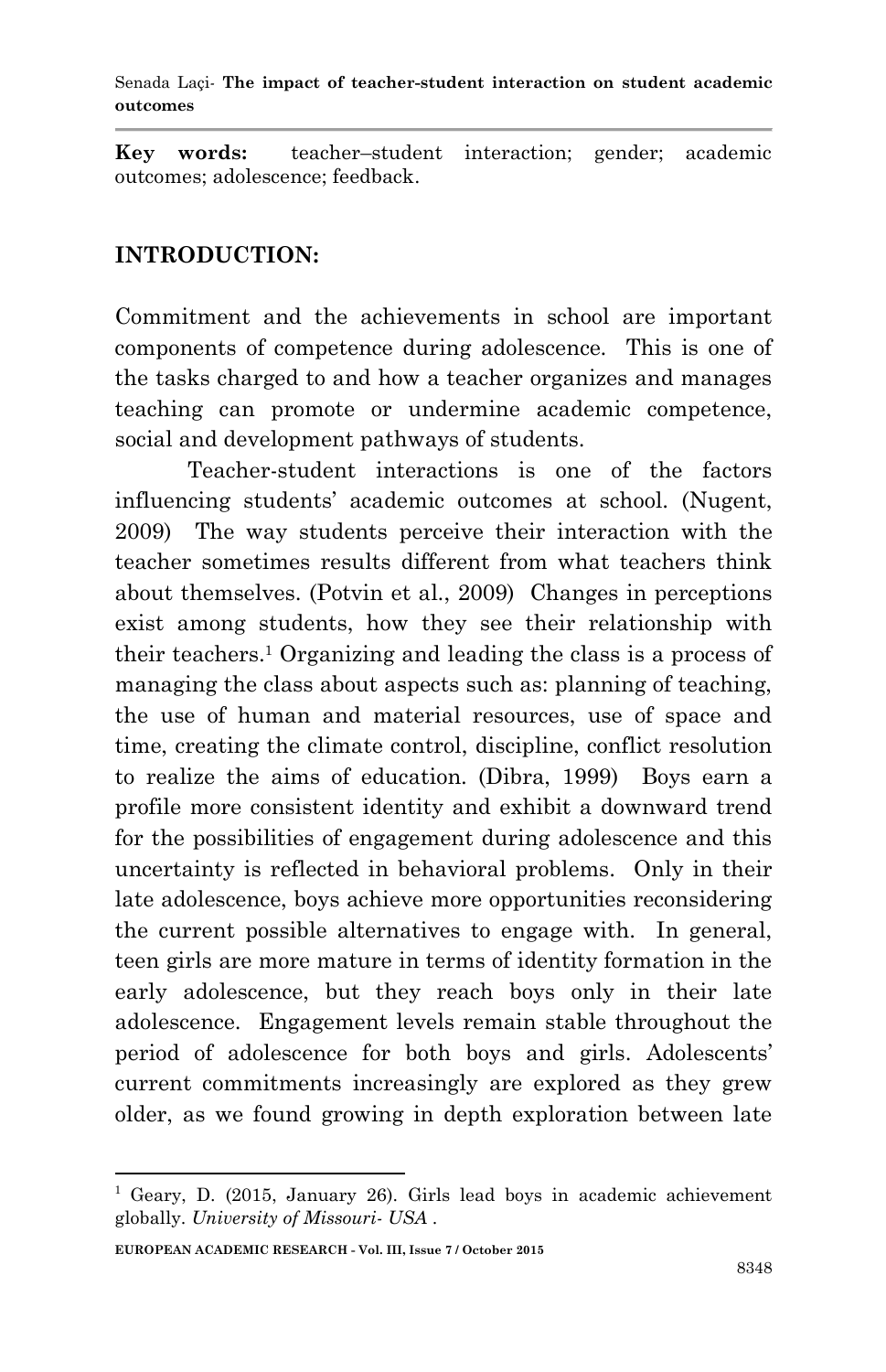adolescence among boys and girls. Compared to boys, girls have a strong preference to keep the existing social bonds. (Klimstra et al., 2010) Feedback is one of the most influential factors in learning and academic achievement. Its impact can be positive and negative depending on the student teacher assessment. Giving assessment score through a feedback can help students to understand, engage, and develop effective strategies for learning. (Hattie & Timperley, 2007)

Students need to be encouraged by teachers in order to have an active processing of information by students during the lesson and to set specific goals and clear. In this way the student and teacher interaction will positively influence the effective learning.

# **METHODOLOGY:**

**.** 

This quantitative study investigated the correlation between teacher-student interactions and students' achievement. In the high school selected to conduct the study population tenth grade students is the relatively small, about 397 students. For this reason, representative sample was selected using the simplified formula Yamane<sup>2</sup> determining sample size. According to this formula, for categorical data and continued considering a margin of error of 5% with a 95% level of confidence. In order to sample was as representative as possible for this population, was selected a total of 180 persons. Quantitative research was conducted utilizing QTI instrument, to measure teacher behaviors into two versions for teachers and students for a specific subject. Biology was the subject selected for this research and it includes also the two biology teachers as important part of the sample. Students' grades on this subject

<sup>&</sup>lt;sup>2</sup> Israel, G. D. (Qershor, 2013). Determining Sample Size. Agricultural Education and Communication Department, UF/IFAS Extension, University of Florida. Web: https://edis.ifas.ufl.edu/pdffiles/PD/PD00600.pdf.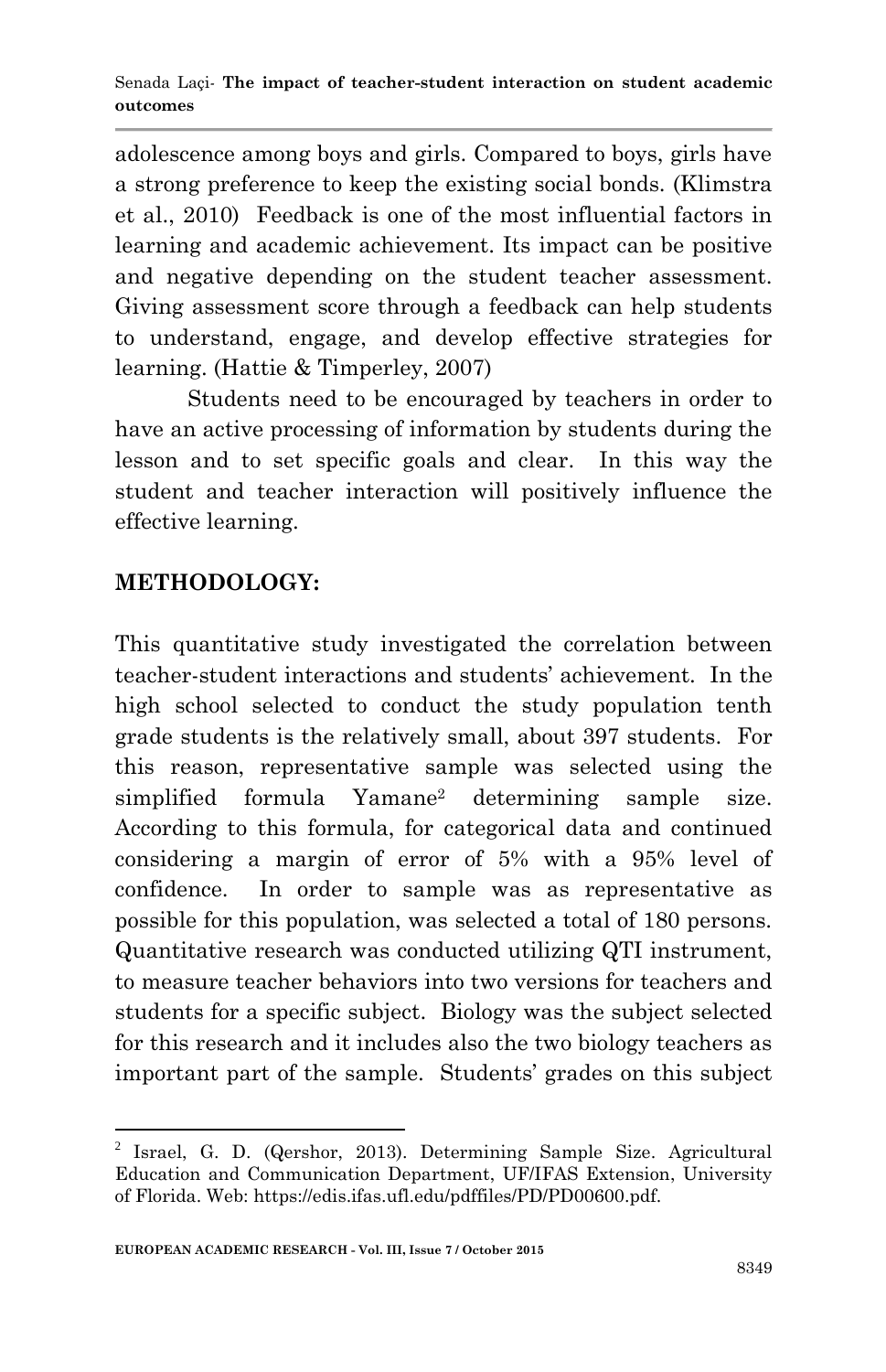were collected based on students self-report as part of the instrument.

The following objectives and research questions are tested:

Objective 1: To analyze the perception of teachers and students about student-teacher interaction.

Research Question 1: Is there a difference in the perception of teachers and students about the teacher-student interaction?

Objective 2: Determine whether there are gender differences among students and between teachers about these perceptions.

Research Question 2: Is there a gender difference among students and between teachers about these perceptions?

Objective 3: Determine whether there is a correlation relationship between teacher-student interactions and student outcomes.

Research Question 3: Is there a correlation relationship between teacher-student interactions and student achievement?

Objective 4: Determine whether there are gender differences regarding the impact of students' perception of their teacher to their results.

Research question 4: Are there gender differences regarding the impact of students' perception of their teacher to their results?

# **QUESTIONNAIRE ON TEACHER - STUDENT INTERACTION**

The *Questionnaire on Teacher-Student Interaction (QTI)* is a self-reporting questionnaire designed to assess teacher behavior inside the classroom, their interaction with their students and the varied perceptions or responses to these interactions. QTI is designed by two-dimensional model of Leary: Impact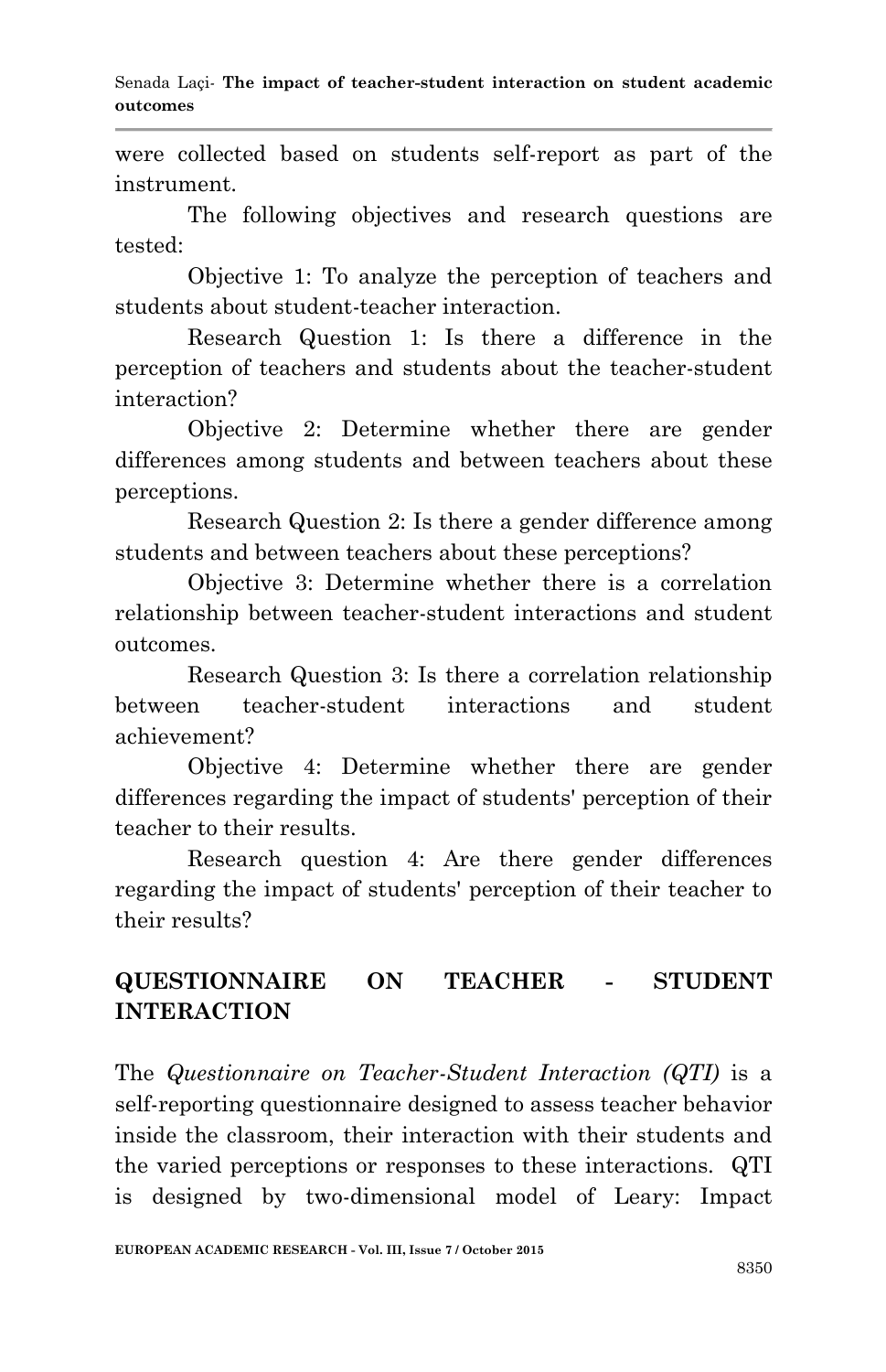(dominance-submission) and proximity (co-contradiction) and its eight sectors. In the DC-sector, the Dominance aspect prevails over the Co-operation aspect covering teacher enthusiasm, motivating, and the like. The adjacent CD-sector includes more co-operative and less dominant perceptions; the teacher shows helpful, friendly, and considerate behavior. (Figure 1.) The original version of the QTI was developed in the early 1988 in the Netherlands by the authors Wubbels, Creton, and Hooymayers and had 77 items. Later, an American version of QTI was developed by Wubbles and Levy with 64 voices. Internal consistency to eight groups of statements is over 0.80. (cited by Fisher & Rickards, 1998 & Wubbles et al., 2006) The version that was used for the purpose of this study is the 48 question, Australian version which uses a five Point Likert Scale. (Fisher, Fraser & Cresswell, 1995). With the author's permission to modify and use this instrument and based on Tisome Nugent's study (2009), were made the necessary changes for this research. According to Fisher and Rickards (1998), teacher's behavior is grouped in two dimensions: first the Proximity dimension, which measures cooperation versus opposition and the second, the Influence dimension, which measures dominance versus submission. The four domains addressed by the QTI are Dominance, Submission, Opposition, and Cooperation. These are further divided into eight scales: Leadership, Helping/Friendly, Understanding, Student Responsibility or Freedom, Uncertain, Dissatisfied, Admonishing and Strict.

The internal consistency and reliability is evaluated by Alpha Chronbach coefficient. Questionnaire teacher-student interaction (QTI) reliability coefficient is  $\alpha = 0.89$  for the 48 items included in this questionnaire in both its versions.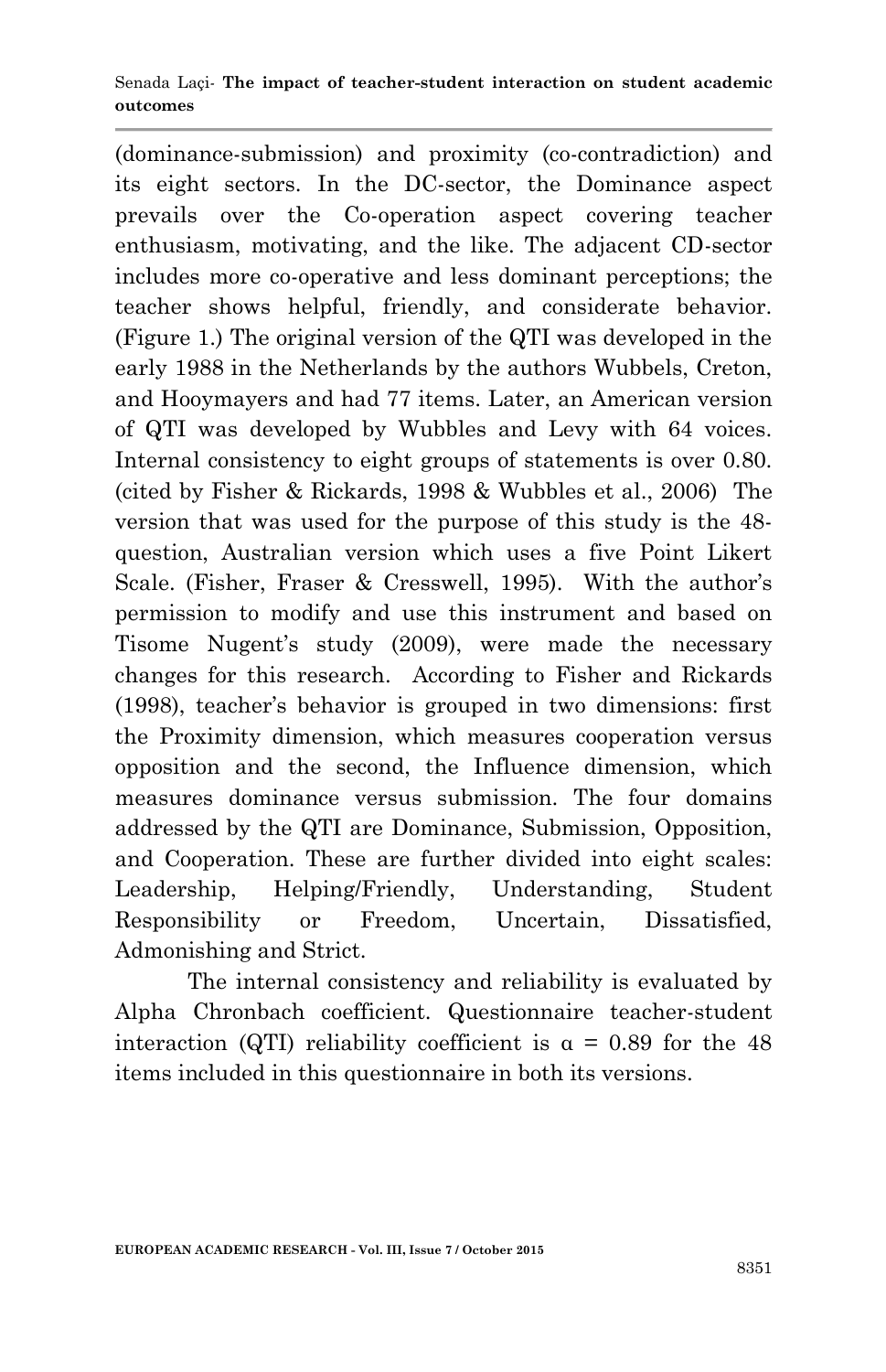

**Figure 1. Model of Interpersonal Teacher Behavior.**

#### **DATA COLLECTION**

After setting the questionnaire for this study, it was their translation and adaptation from English to Albanian language with the help of a person specialized in translation. Questionnaires were then spread, actually 30 students in 11th class , aged 16-17 years school similar to the age group selected for study and their biology teacher. It was granted the permission to administer the instrument in students and their teachers by the Regional Education Directorate, Durres, then permission which is given verbally by the school director. Finally is getting the permission from the biology teachers to administer the instrument during their biology lessons and the students' approval to participate in the study. Participants were informed about the anonymity and confidentiality of their data. They had to complete the data related to age, gender and biology grades. Teachers also had completed their data related to age, gender, years of service and their level of certification. Study subjects were taken voluntarily.

All the data were analyzed by statistical package for social sciences (SPSS) version 20.0.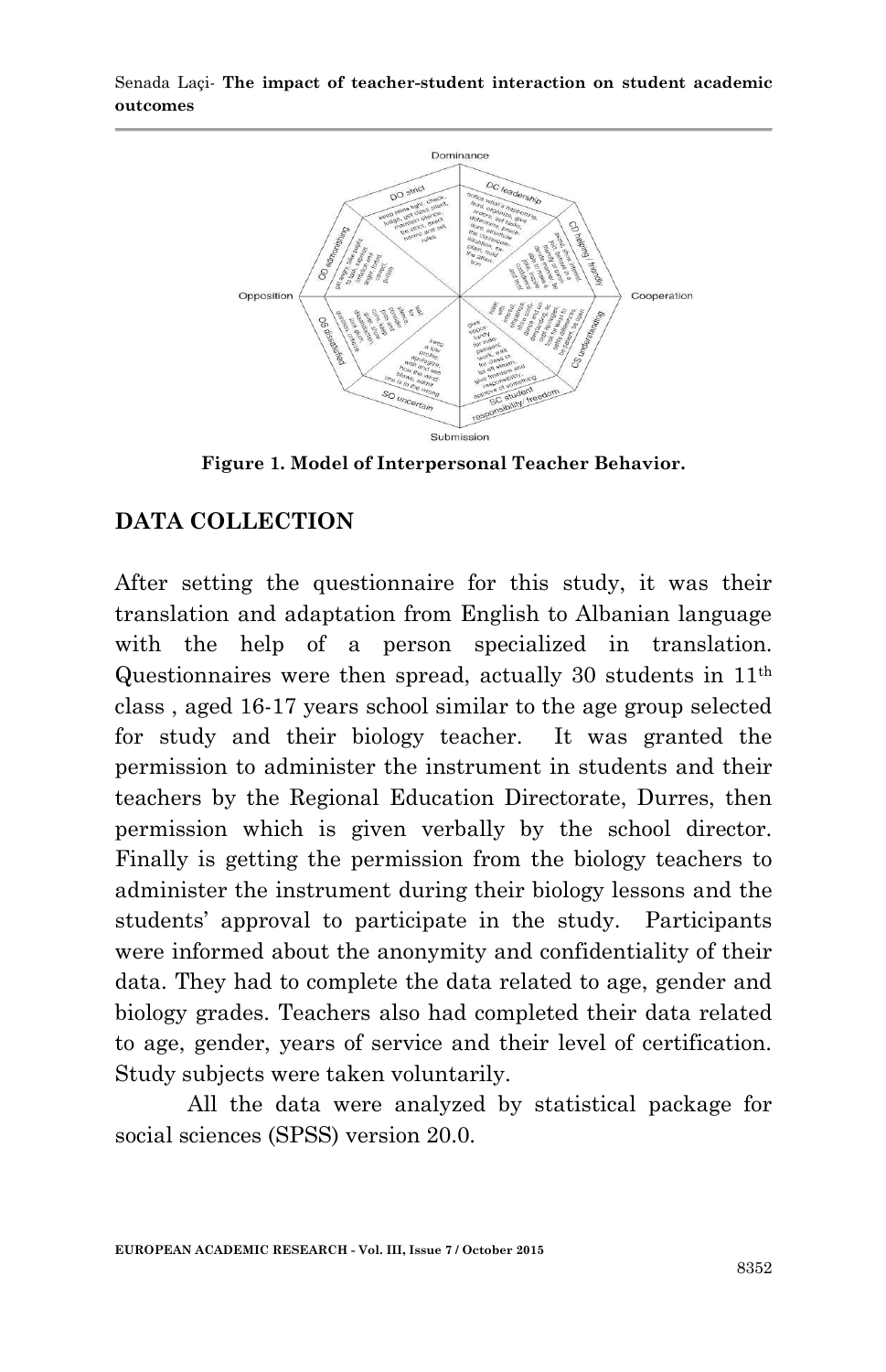## **DISCUSSION OF FINDINGS**

The study analyzed the responses of teachers and students to determine the possible relationship between teacher-student interaction and the finding of students in the subject of biology. Results of this study showed a correlation relation between teacher-student interaction and students' grades. Also gender differences were observed between groups with respect to certain QTI scales. The results are similar to the study conducted by a researcher from the University of Florida, Tisome T. Nugent in 2009, a doctoral dissertation. Because of the limited number of the sample in that school, we can not make generalizations for all tenth classes or for other schools in the country. Below we will discuss the main findings of the study, based on previous studies of other authors cited in the literature.

#### Characteristics of respondents

The study included a total of 180 people, who are students aged 15-17 years. Participated 98 females (54.5%) and 82 males (45.6%). Their mean age was 15.6 years. Most of the participants, 75.6% (136 participants) were aged 16 years, 33 students aged 15 then 18.3% of the sample and 11 students are aged 17 years and comprise 6.1% of the participants. 54.4% of participants were females and 45.6% are males, respectively 98 female students and 82 male students. In the tenth school classes selected for the study, the two teachers were females, where the teacher A is 31 years old and teacher B is 45 years old. A teacher teaches six classes tenth and teacher B teaches five classes, 11 classes this level. Both teachers have more than 6 years of work and less than 10 years of work (by questionnaire 6-10 years) and have a university degree by 4 year university system in the Department of Biology. Teacher A teaches to 99 students which represent 55% of the sample and B teacher teaches to 81 students which represent 45% of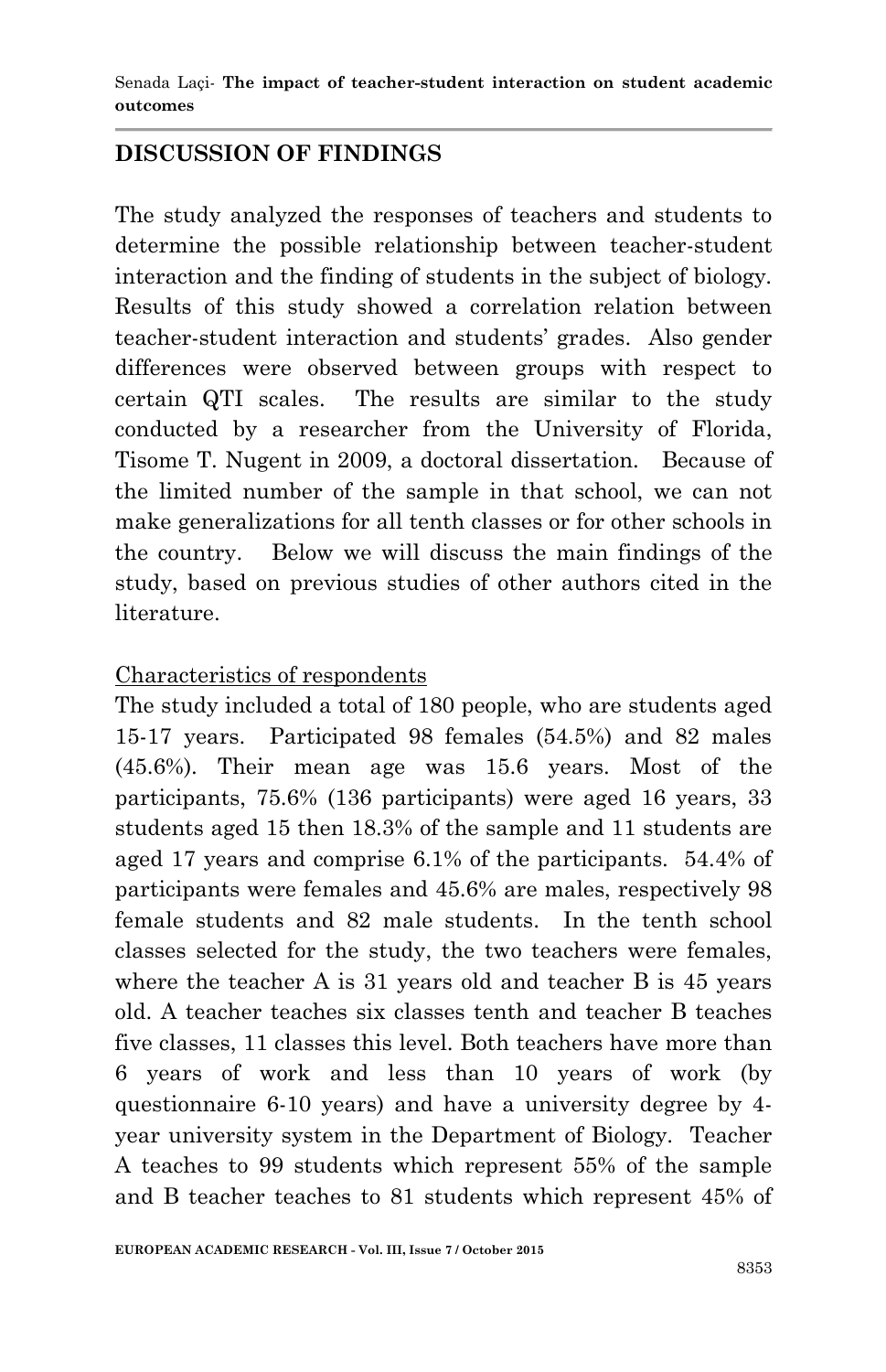the sample. In the tenth school classes selected for the study, two teachers teach sex female, where the teacher A is 31 years old and a teacher B is 45 years old. Teacher A teaches six classes tenth and teacher B teaches five classes, 11 classes this level. Both teachers have more than 6 years of work and less than 10 years of work (by questionnaire 6-10 years) and have a university degree by 4-year university system in the Department of Biology. Teacher A teaches to 99 students which represent 55% of the sample and teacher B teaches to 81 students which represent 45% of the sample.

Based on the results of students in the subject of biology, they are substantially lower. 66.1% of the sample under the average in the case of biology is under note 7 and it reflects the overall level resulting 6.9 average. Grade 8 is about 16% of the sample, with 12% grade 9 and grade 10 a very small percentage of about 6%.

## Teracher-student interaction perceptions

# *Is there a difference in the perception of teachers and students about the teacher-student interaction?*

To achieve the first objective, it was analyzed the changes in the perception of teachers and students about the teacherstudent interaction. Analysis was performed by t-test combined groups for each of the scales of the questionnaire. Comparing the means of student and teachers for every level, is not noticed a huge difference between the groups. On the scales of leadership, being strict, uncertainty, helping / being friendly, understanding, dissatisfaction and admonishing, teachers perceive themselves higher than reported students. This result is similar to study (Nugent, 2009), where generally the degree teachers see themselves in more positive light than they are seen by their students. In this research, the biggest differences are associated to the degree of responsibility / freedom of students to which the latter ones perceive teachers as giving responsibility and discretion rather than report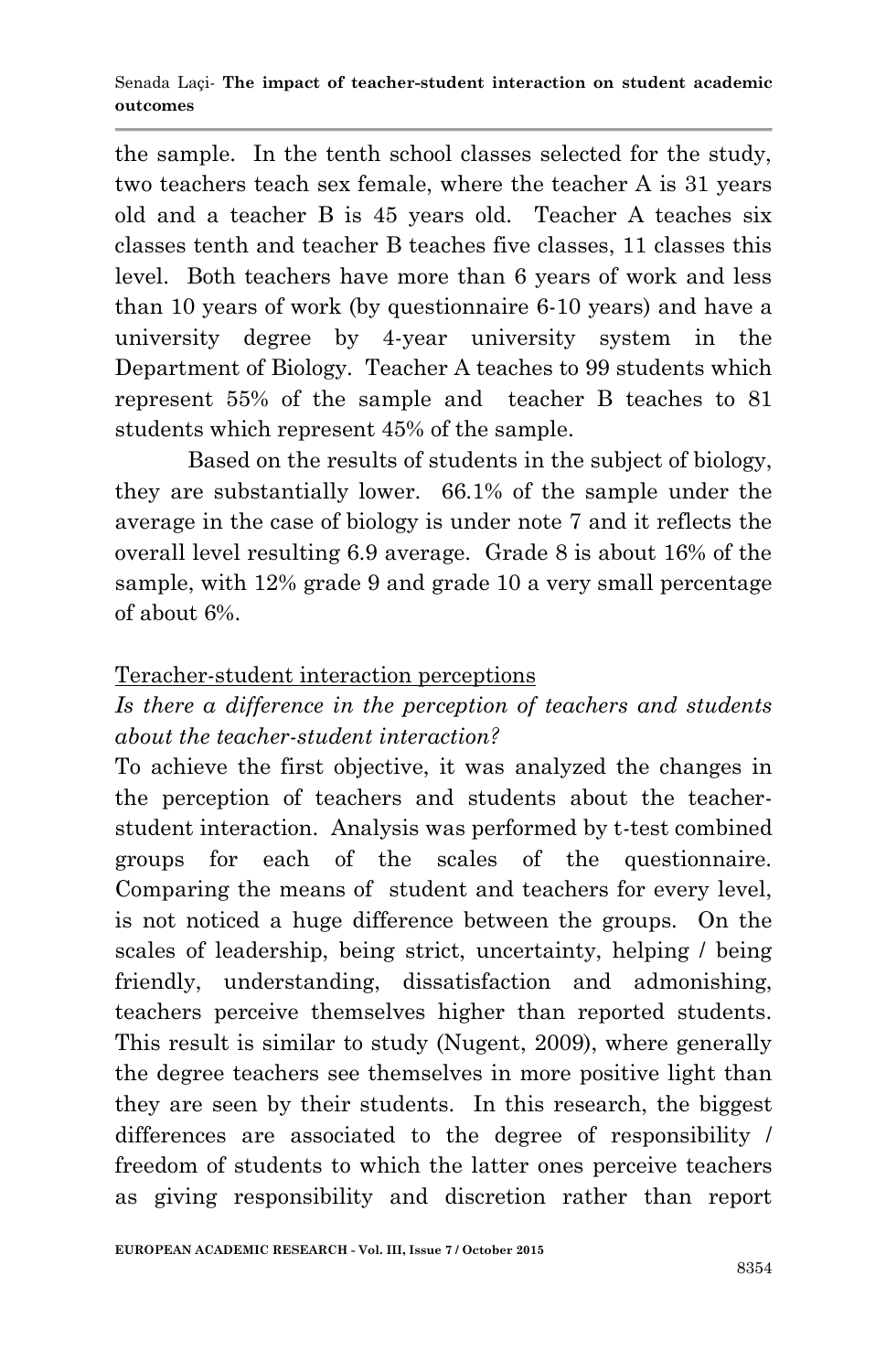teachers. The same thing happened with the degree of understanding  $(p \le 0.01)$  where students perceive teachers as less understanding than teachers perceive themselves. An interesting finding was found when compared students' perceptions with those of their teachers. Teacher A in almost all scales had similar results with students to whom she teaches. In contrast to the teacher A, for the teacher B had significant differences in the perceptions that students have about their teacher-student interaction. Studies have shown that teachers have less than three years of experience, student academic achievement is below average (83.3%) compared with the teachers who have over 12 years of experience in teaching and student academic achievement is higher (100%). (Kosgei, 2013) Teachers in this research have various age but have the same level of certification and years of experience and it can not be determined whether these are some of the factors that have influenced the results. Further studies will be suggested to analyze a little more internal aspects of the student-teacher interaction, including a qualitative approach in other subsequent studies.

## Gender differences

# *Is there a gender difference among students and between teachers about these perceptions?*

To achieve the second objective regarding the identification of gender differences perception of teachers and students was conducted t-test according to gender only for the group of students, as teachers are both females and in this case can not have a statistical analysis. From the literature it is said that in high schools students have gender bias against their teachers mainly those providing scientific subjects. Male students report estimations significantly lower for female teachers of science: physics, biology and chemistry, while female students report underrate only female teachers in physics. (Potvin et al., 2009) In contrast, in our study male students generally perceive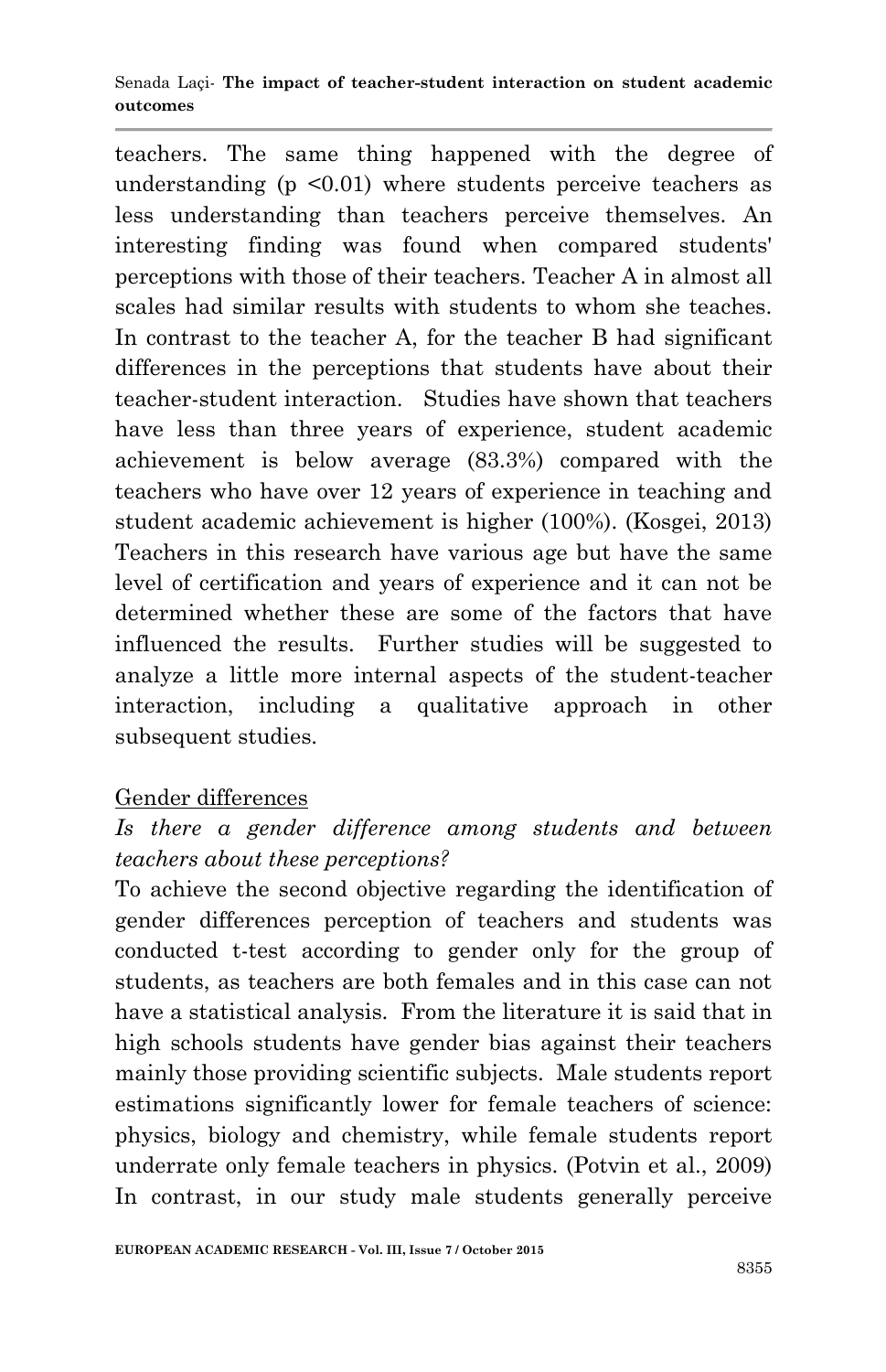biology teachers (females in our case) as close to the ideal and with more positive considerations than female students. As stated by studies boys have more positive attitude in the school of science than girls, although this effect is stronger in physics than in biology and attitudes of girls to science are significantly less positive than boys. As referred by studies boys have more positive attitude in the school of science than girls, although this effect is stronger in physics than in biology and attitudes of girls to science are significantly less positive than boys. Although boys are more inclined positively in terms of science, so that more of them choose to study it and tend to follow the subject in the curriculum after the age of 16 years, their academic achievements compared to girls are lower. (Osborne, et al., 2003 & Geary, 2015 )This may be why why boys have more positive perceptions than girls because they have such approach even to biology as a scientific subject. However might have affected other factors that can be studied in the future.

## Teacher-student interactions and student achievement

# *Is there a correlation relationship between teacher-student interactions and student achievement?*

To determine the relationship between variables, teacherstudent interactions and student achievement data was analyzed with the Pearson correlation. By statistical processing of the data received from the instrument students of QTI, it emerges a relatively weak positive correlation between teacher-student interactions and student outcomes.

Pearson coefficient was  $(r = 0.3)$  but statistically significant level of  $p = 0.01$ . So, the greater the teacher-student interaction, the higher are the results of students in grades.To a similar conclusion has concluded study (Nugent, 2009), but the relationship between the variables  $r = 0.08$  was not statistically significant at the level of  $p = 0.05$ . The satisfaction, the importance of the subject, proximity, the efforts and teachers influence have a positive effect on students'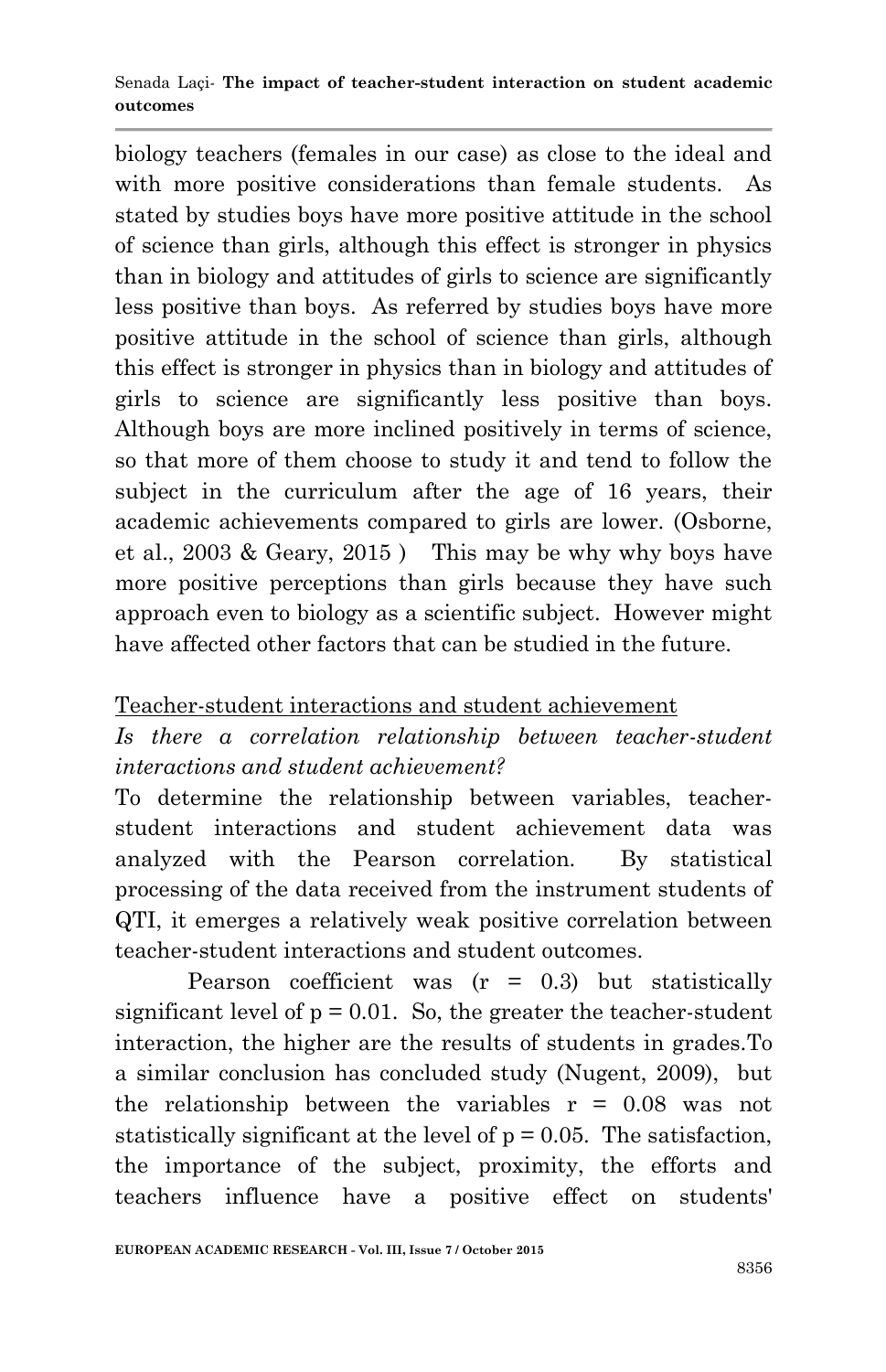motivation. ( den Brok et al., 2005) At the total quoted in biology student results are below average, under grade 7 are 66.1% of the sample and this can be an indication of low connection between the correlation of teacher-student interaction and grades. Teachers need to let students know that they can succeed and that they need a better management of the the class, so they may have success in the classroom. They can show the students that they have the ability to do good things. (Boynton & Boynton, 2005) In this aspect, it seems reasonable to consider the motivational factors that influence student results. Ninth grade is a critical period for the success of students in school. The transition to a school with a big environment may have an impact on how students react to this change. (Cooper & Hayes, 2005) Adaptation to the environment in school and engagement in learning in general are main mediators connecting relationships with teachers and peers at school with academic achievement. (Zimmer-Gembeck et al., 2006)

# Gender differences and teacher-student interactions impact *Are there gender differences regarding the impact of students' perception of their teacher to their results?*

Another finding interesting following the correlational analysis on the relationship between variables were differences between female and male students in the study. To female students, the influence perceived on the interaction with the biology teacher resulted stronger than in males. To this effect it is statistically significant ( $r = 0.4$ ) at  $p = 0.05$ , while for males the impact resulted weaker but statistically significant level of  $p = 0.01$ . This result was expected, based in what researchers say about the impact of teacher-student relationships and academic achievement. Boys are more likely than girls to have no good impression from part of teachers despite of the subject. Gender differences to self-reporting of student engagement in specific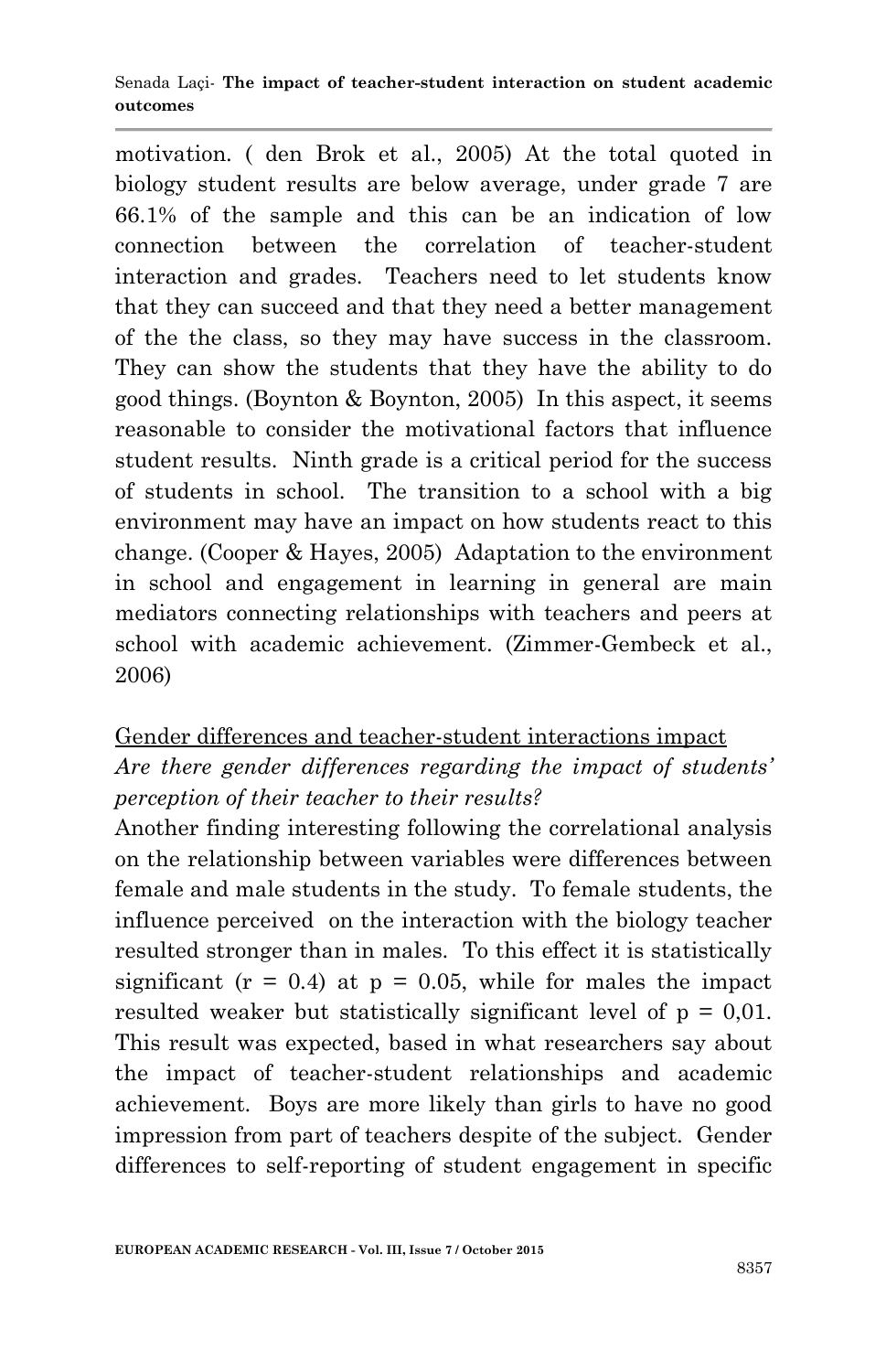subjects are similar to gender differences to test scores. (Dee, 2007)

Another study with students and teachers of minority communities showed similar results according to which Hispanic-American girls who have a positive view of teachers have a good academic performance. (Crosnoe et al., 2004) The greater the teacher-student interaction, the more students will be motivated to engage in classes with teachers assigned. It urges the need to develop further researches on Albanian schools regarding teacher-student interaction and impact on student results. Similar studies can make new and important findings on the other factors that affect the academic success of students.

# **CONCLUSIONS:**

This study aimed to analyze the interaction teacher-student and the impact on results on grade students. To fulfill the objectives was used quantitative methods. Part of of this study were 180 tenth graders to high school (Durres) and their two biology teachers, of whom 98 women (54.5%) and 82 men (45.6%). Interaction between teacher-student and student grades found a weak correlation relationship but statistically significant. This participant in the study means that the greater interaction of students with their teachers, the higher are their grades in the subject of biology. One of the teachers had similar perceptions of teacher interaction with students than the other. Other differences were also found between the group of students in which males generally have more positive perceptions of their biology teacher than females. On the influence of interaction with the teacher to grades, this resulted stronger in female students than among those males. This study was based on other studies previously committed by foreign researchers and some of the results are similar to results of other studies.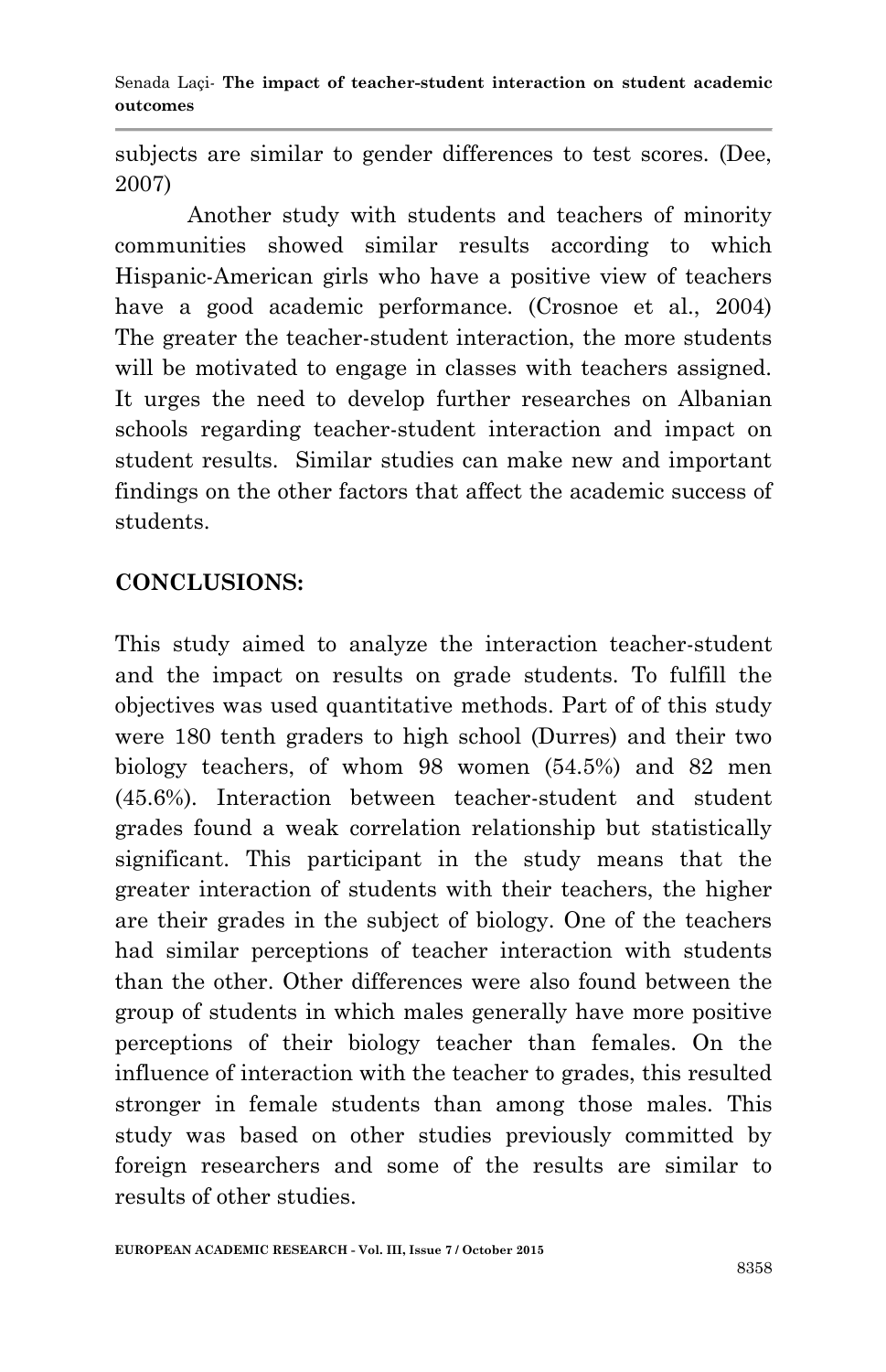# **REFERENCES:**

- Boynton, M., & Boynton, Ch. (2005). Developing Positive Teacher-Student Relations. The Educator's Guide To Preventing And Solving Discipline Problems. *Alexandria, USA : ASCD- Association for Supervision and Curriculum Development*. Retrieved March 22, 2015 from  $\blacksquare$ [http://www.ascd.org/publications/books/105124/chapters/](http://www.ascd.org/publications/books/105124/chapters/Developing_Positive_Teacher-Student_Relations.aspx) Developing Positive Teacher-Student Relations.aspx.
- Cooper, R., & Hayes, S. M. (2005). Improving the educational possibilities of urban high school students as they transition from 8th to 9th grade. *University of California, USA: UC/ACCORD Research to Make a Difference*. Retrieved April 15, 2015 from : [http://ucaccord.gseis.ucla.edu/publications/pdf/pb-013-](http://ucaccord.gseis.ucla.edu/publications/pdf/pb-013-0905.pdf) [0905.pdf.](http://ucaccord.gseis.ucla.edu/publications/pdf/pb-013-0905.pdf)
- Crosnoe, R., Johnson, M. K., & Elder, G. H., Jr. (2004). Intergenerational bonding in school: The behavioral and contextual correlates of student- teacher relationships. *American Sociological Association,* 77(1), 60-81. Retrieved April 2, 2015 from: http://www.pearweb.org/conferences/sixth/pdfs/School%2 0BondingCrosnow,%20Johnson,%20Elder-2004.pdf.
- Dee, Th. S. ( 2007). Teachers and the gender gaps in student achievement. *Journal of Human Resources ,* XLII , 3. Retrieved April 14, 2015 from: [http://faculty.smu.edu/millimet/classes/eco7321/papers/d](http://faculty.smu.edu/millimet/classes/eco7321/papers/dee02.pdf) [ee02.pdf.](http://faculty.smu.edu/millimet/classes/eco7321/papers/dee02.pdf)
- den Brok, P. , Levy, J., Brekelmans, M., & Wubbels, Th. (2005). The Effect of teacher interpersonal behaviour on students' subject-specific motivation. *Journal of Classroom Interaction*, 40(2), 20-33. Retrieved January 21, 2015 from:

[http://files.eric.ed.gov/fulltext/EJ768700.pdf.](http://files.eric.ed.gov/fulltext/EJ768700.pdf)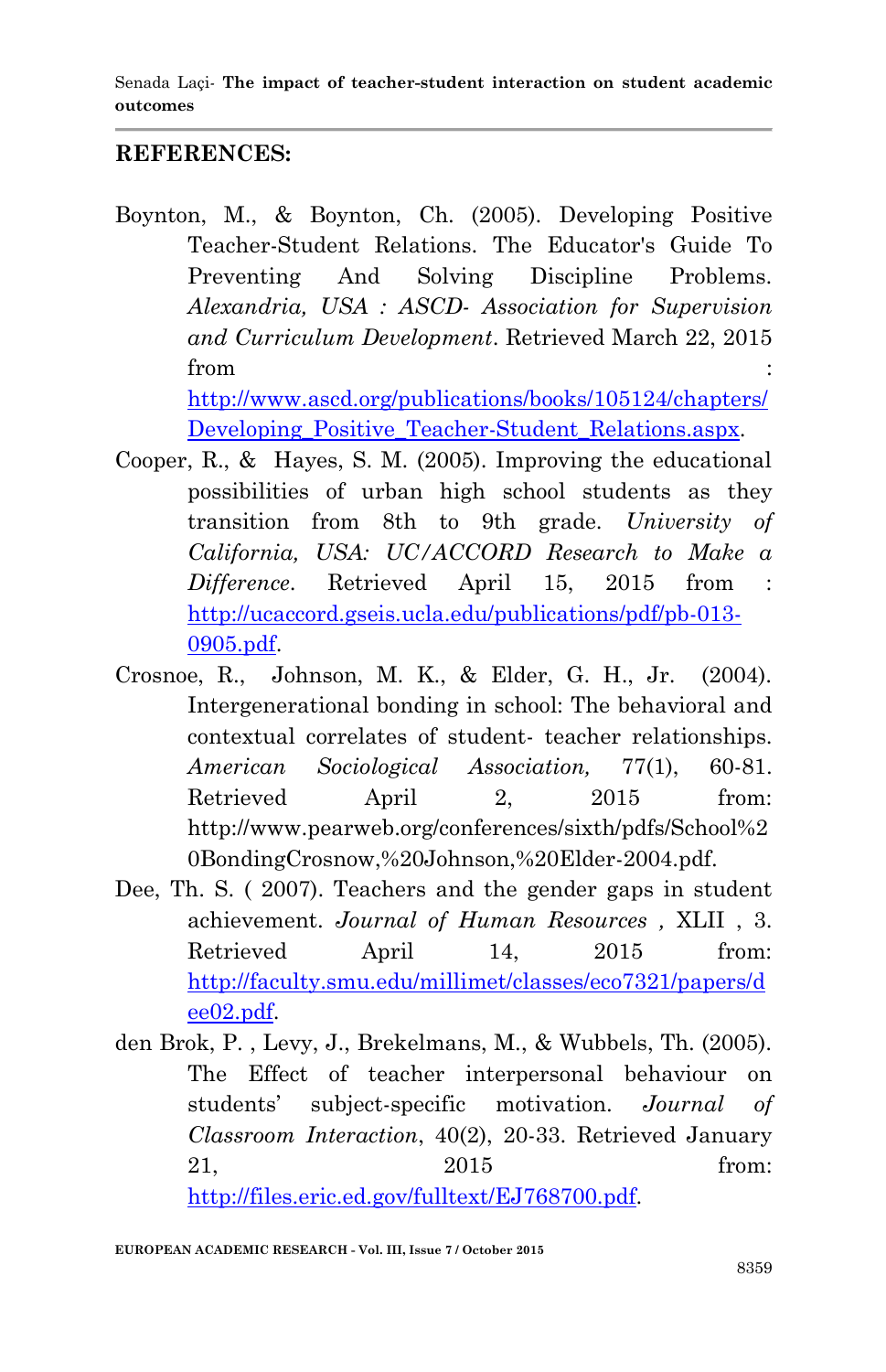- Dibra, G. (1999). Teaching methods. TOENA Publisher, Tirana, Albania, page 119.
- Klimstra, T. A., Hale III, W. W., Raaijmakers, Q. A. W., Branje,S.J.T., & Meeus, W. H. J. (2010). Identity Formation in Adolescence: Change or Stability?. *Journal of Youth and Adolescence* , 39(2), 150–162. Retrieved April 5, 2015 from: <http://www.ncbi.nlm.nih.gov/pmc/articles/PMC2807933/> .
- Fisher, D. L., Fraser, B., & Cresswell, J. (1995). Using the questionnaire on teacher interaction in the professional development of teachers. *Australian Journal of Teacher Education*, 20 (1). Retrieved April 26, 2015 from: [http://ro.ecu.edu.au/cgi/viewcontent.cgi?article=1269&co](http://ro.ecu.edu.au/cgi/viewcontent.cgi?article=1269&context=ajte) [ntext=ajte.](http://ro.ecu.edu.au/cgi/viewcontent.cgi?article=1269&context=ajte)
- Fisher, D. L., & Rickards, T. W. J. (1998). Associations between teacher-student interpersonal behaviour and student attitude to mathematics. *Mathematics Education Research Journal* , 10 (1), 3-15. Retrieved April 29, 2015 from  $\blacksquare$ [http://www.merga.net.au/documents/MERJ\\_10\\_1\\_Fisher](http://www.merga.net.au/documents/MERJ_10_1_Fisher%26Rickards.pdf)

[%26Rickards.pdf.](http://www.merga.net.au/documents/MERJ_10_1_Fisher%26Rickards.pdf)

- Geary, D. (2015, January 26). Girls lead boys in academic achievement globally. *University of Missouri- USA* . Retrieved May 10, 2015 from: <http://phys.org/pdf341497094.pdf> .
- Hattie, J., & Timperley, H. (2007, March). The power of feedback. *Review of Educational Research* , 77(1), 81- 112. Retrieved April 10, 2015 from: <http://www.columbia.edu/~mvp19/ETF/Feedback.pdf>
- Israel, G. D. (June, 2013). Determining Sample Size. Agricultural Education and Communication Department, UF/IFAS Extension, University of Florida. Retrieved April 20, 2015 from: <https://edis.ifas.ufl.edu/pdffiles/PD/PD00600.pdf> .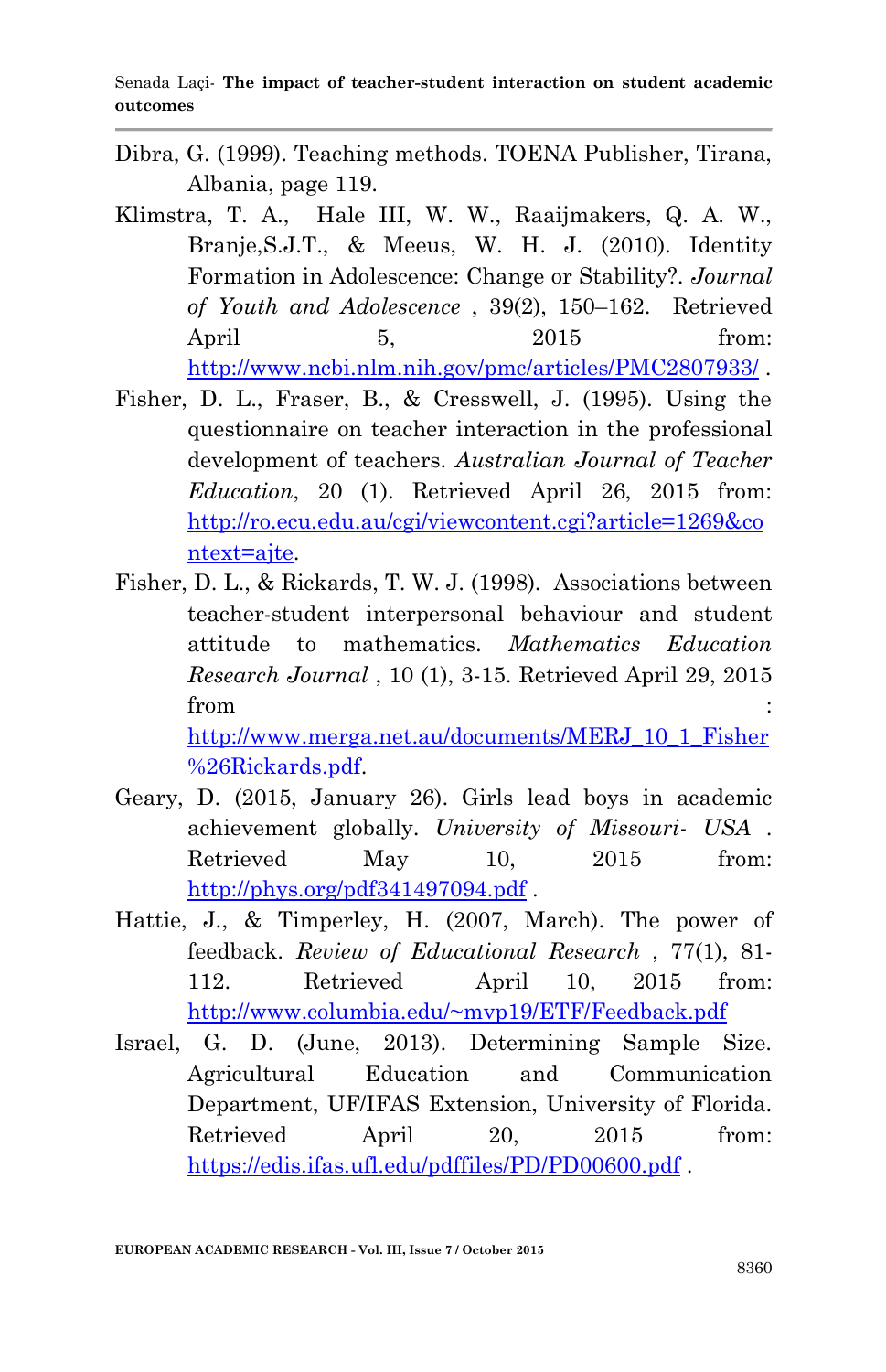Senada Laçi*-* **The impact of teacher-student interaction on student academic outcomes** 

- Kosgei,A., Mise,J.K., Odera,O., & Ayugi,M. E. (2013). Influence of teacher characteristics on students' academic achievement among secondary schools. *Journal of Education and Practice*,vol.4, no.3. Retrieved January 20, 2015 from: https://eprints.usq.edu.au/23286/1/Kosgei.pdf .
- Nugent, T. T. (2009). "*The impact of teacher-student interaction on student motivation and achievement"* Doctoral dissertation *:* Department of Educational Research, Technology and Leadership in the College of Education , University of Central Florida) . Retrieved December 20, 2014 **from** : [http://etd.fcla.edu/CF/CFE0002884/Nugent\\_Tisome\\_T\\_2](http://etd.fcla.edu/CF/CFE0002884/Nugent_Tisome_T_200912_EdD.pdf) [00912\\_EdD.pdf.](http://etd.fcla.edu/CF/CFE0002884/Nugent_Tisome_T_200912_EdD.pdf)
- Osborne, J., Simon, Sh., & Collins,S. (2003). Attitudes towards science: A review of the literature and its implications. *International Journal of Science Education*, 25(9), 1049- 1079. Retrieved April 26, 2015 from: <http://dx.doi.org/10.1080/0950069032000032199>
- Potvin, G., Hazari, Z., Tai, R. H., & Sadler, P. M. (2009) . Unraveling bias from student evaluations of their high school science teachers. Published on *Wiley InterScience Peridicals*. Retrieved April 26, 2015 from: [https://www.cfa.harvard.edu/smg/ficss/research/articles/](https://www.cfa.harvard.edu/smg/ficss/research/articles/SE_Unraveling_Bias.8AFD0B.pdf) SE Unraveling Bias.8AFD0B.pdf.
- Wubbels, Th., Brekelmans, M., Brok, P. den, & Tartwijk, J. (2006). An interpersonal perspective on Classroom Management in Secondary Classrooms in the Netherlands. In C. Evertson & C. Weinstein (Eds.), Handbook of Classroom Management: Research, Practice, and Contemporary Issues, (pp. 1161-1191). Mahawn NJ: *Lawrence Erlbaum Associates.* Retrieved April 26, 2015 from : [http://edu.fss.uu.nl/reunie/presentaties/Wubbels-etal-](http://edu.fss.uu.nl/reunie/presentaties/Wubbels-etal-2006-Handbook-classmanagement-2006.pdf)[2006-Handbook-classmanagement-2006.pdf.](http://edu.fss.uu.nl/reunie/presentaties/Wubbels-etal-2006-Handbook-classmanagement-2006.pdf)